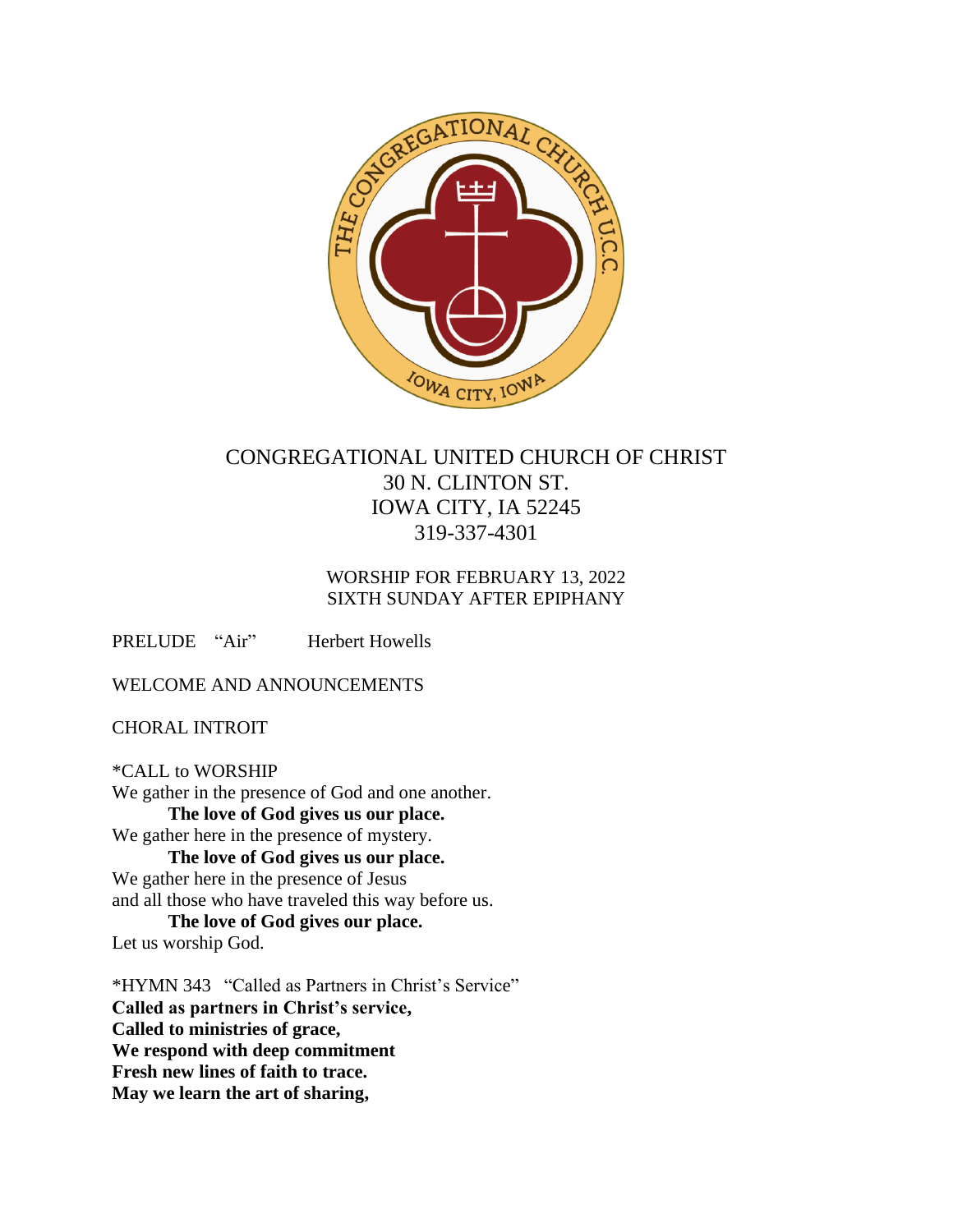**Side by side and friend with friend, Equal partners in our caring To fulfil God's chosen end.**

**Christ's example, Christ's inspiring, Christ's clear call to work and worth, Let us follow, never faltering, Reconciling folk on earth. Men and women, richer, poorer, All God's people, young and old, Blending human skills together Gracious gifts from God unfold.**

**Thus new patterns for Christ's mission, In a small or global sense, Help us bear each other's burdens, Breaking down each wall or fence. Words of comfort, words of vision, Words of challenge, said with care, Bring new power and strength for action Make us colleagues, free and fair.**

**So God grant us for tomorrow Ways to order human life Then surround each person's sorrow With a calm that conquers strife. Make us partners in our living, Our compassion to increase, Messengers of faith, thus giving Hope and confidence and peace.**

#### \*OPENING PRAYER

**O God, in you we live and move and have our being. With you we are always at home. Help us, through Christ, to know and experience this reality with every cell in our bodies, so that with Christ and in Christ we might love you and worship you with all our hearts, and be equipped to share your love with a hurting world.**

#### ANTHEM "Nunc Dimittis" Herbert Howells

TIME OF PRAYER Prayers of the People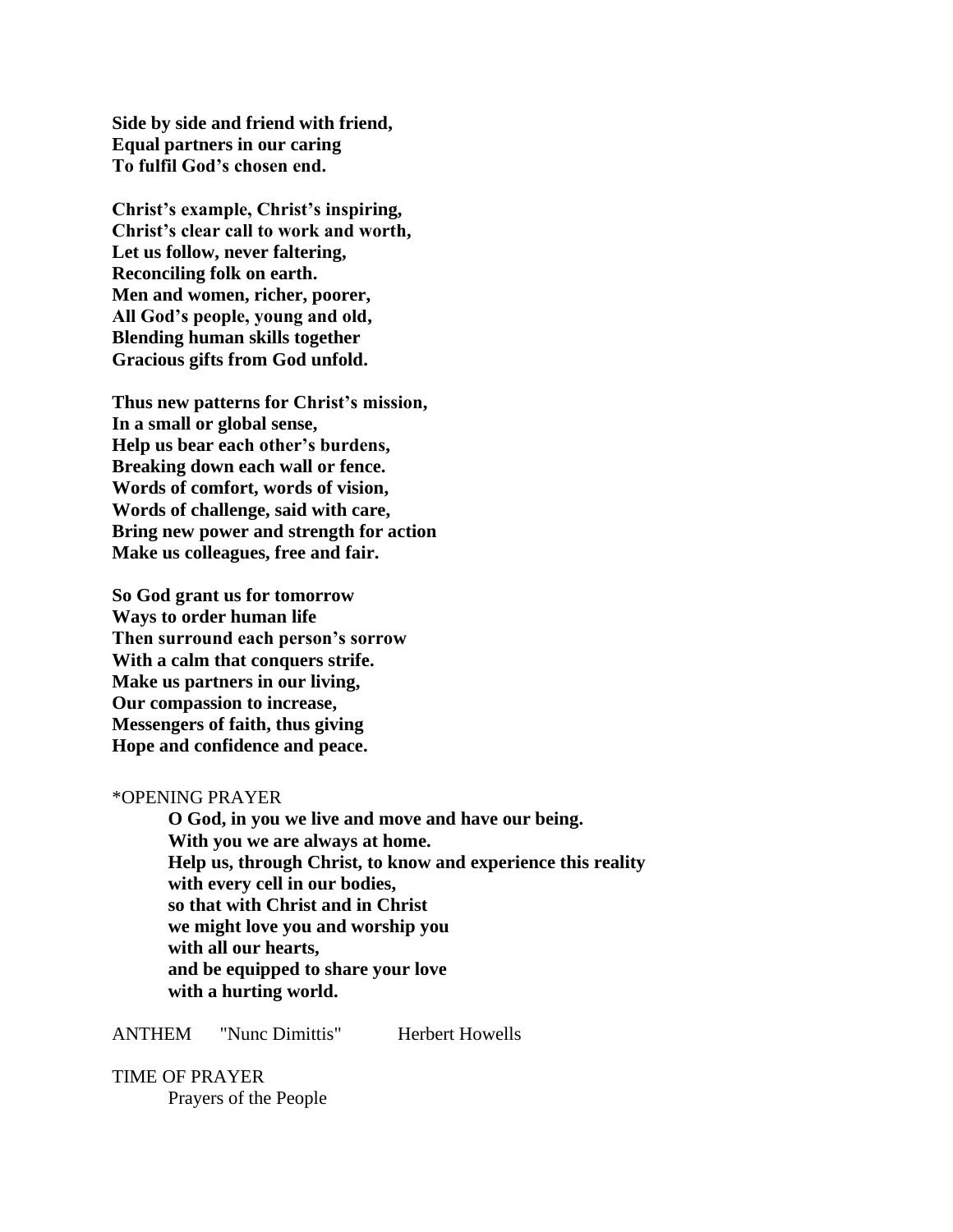Silent Prayer

The Prayer of Our Savior

**Our Father, who art in heaven, hallowed be thy name, thy kingdom come, thy will be done, on earth as it is in heaven. Give us this day our daily bread; and forgive us our debts, as we forgive our debtors; and lead us not into temptation, but deliver us from evil. For thine is the kingdom, and the power, and the glory, forever. Amen.** Choral Response

#### SERVICE OF GIVING

 Invitation Offertory "Air" Jonathan Battishill \*Response **Praise God, from whom all blessings flow, Praise God, all creatures here below, Praise God above, you heavenly hosts Creator, Christ, and Holy Ghost. Amen. \***Prayer of Dedication

CHILDREN'S MESSAGE (At this time, children are dismissed to attend Children's Church.)

SCRIPTURE LESSON Luke 4:16-19

PSALM 111

Praise the Lord!

I will give thanks to the Lord with my whole heart in the company of the upright in the congregation.

**Great are the works of the Lord, studied by all who delight in them. He has gained renown by his wonderful deeds; the Lord is gracious and merciful.** He provides food for those who fear him; he is ever mindful of his covenant.

**He has shown his people the power of his works,** 

**in giving them the heritage of the nations.**

The works of his hands are faithful and just; all his precepts are trustworthy.

**The fear of the Lord is the beginning of wisdom;** 

**all those who practice it have a good understanding. His praise endures forever.**

SCRIPTURE LESSON Ephesians 2:11-18

SERMON What's Your Tribe?

\*HYMN 386 "O For A World"

**O for a world where everyone respects each other's ways,**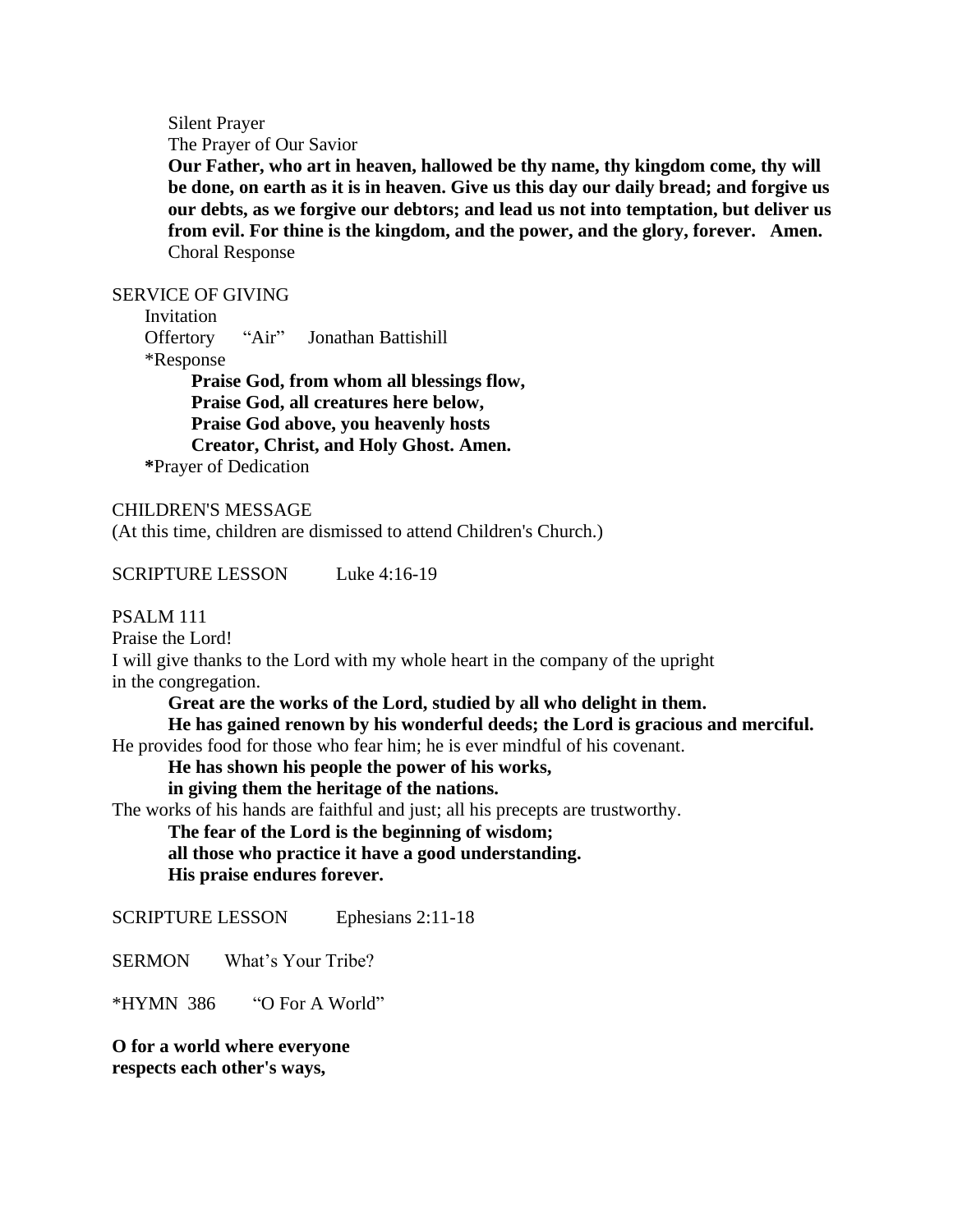**where love is lived and all is done with justice and with praise.**

**O for a world where goods are shared and misery relieved, where truth is spoken, children spared, equality achieved.**

**We welcome one world family and struggle with each choice that opens us to unity and gives our vision voice.**

**The poor are rich, the weak are strong, the foolish ones are wise. Tell all who mourn, outcasts belong, who perishes will rise.**

**O for a world preparing for God's glorious reign of peace, where time and tears will be no more, and all but love will cease.**

**BENEDICTION** 

CHORAL RESPONSE

COMMISSION "Dropkick Me Jesus" Bobby Bare/Paul Craft Dave Roth

"Called as Partners in Christ's Service" Words - ©1981 Presbyterian Publishing/Westminster John Knox/Geneva Press Contributor: Jane Parker Huber. Reprinted with permission under ONE LICENSE #A-715458. All rights reserved.

"O for a World" Words - ©1990 Medical Mission Sisters. Contributor: Miriam Therese Winter. Reprinted with the kind permission of the Medical Mission Sisters. All rights reserved.

| The Rev. Bill Lovin    |
|------------------------|
| The Rev. Ann Molsberry |
| <b>Bill Crouch</b>     |
| Chris Nakielski        |
| Jenn Harden            |
|                        |

#### **WE'RE GLAD THAT YOU HAVE JOINED US FOR WORSHIP THIS MORNING.** We are putting the safety of both the vaccinated and the unvaccinated in our congregation and the community first. Masks are required for all people in all parts of the building. We will keep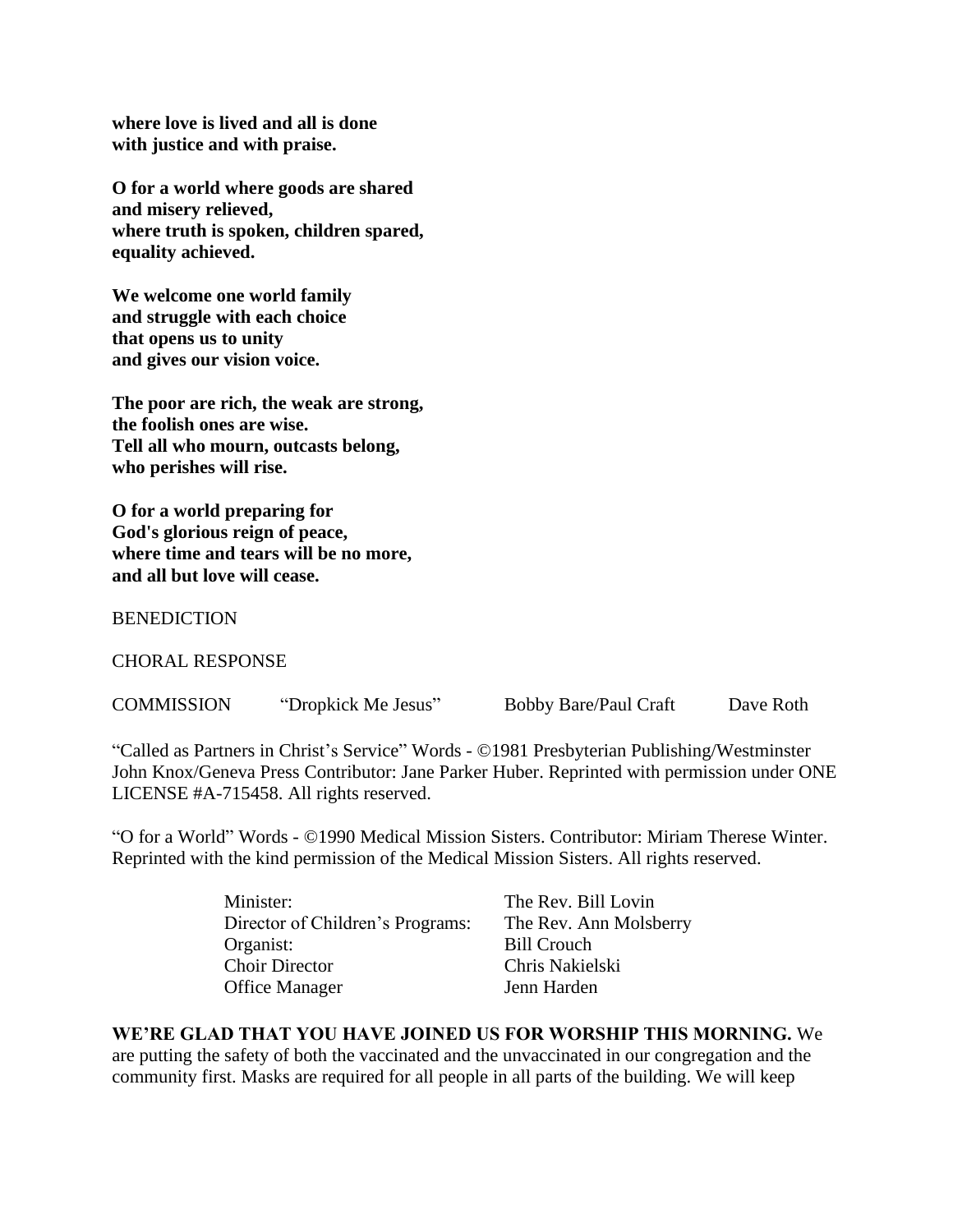social distance in the pews. While there is no coffee hour, worshippers may talk with each other in Rockwood Hall as they leave.

## **WE WELCOME THE REV. BOB MOLSBERRY TO OUR PULPIT THIS MORNING.**

Bob grew up here in Congregational UCC and is known to many. He recently retired after 40 years of ministerial service in the UCC. Most recently, he was the pastor at St. Paul's United Church of Christ in Donnellson since the fall of 2016. A graduate of the University of Iowa and Yale Divinity School, his career has led him from six years in Central America, serving with the Peace Corps and the Mennonite Central Committee, to pastor churches in Iowa, Illinois, and Missouri, to UCC Conference Minister for the Ohio Conference. Bob is married to the Rev. Ann Molsberry, our Director of Children's Programs.

## **WE ARE NOW LIVE STREAMING OUR WORSHIP SERVICES AT 10:15 ON**

**SUNDAY MORNING.** You can join us online in real time at [https://vimeo.com/event/1424751.](https://vimeo.com/event/1424751) This streaming address is the same each week.

**RECORDINGS OF THE WORSHIP SERVICES** are posted after worship on Sunday at [https://vimeo.com/channels/1547852.](https://vimeo.com/channels/1547852) The recordings remain up permanently, so you can watch past worship services at your convenience or recommend them to a friend.

**FLOWERS FOR WORSHIP SERVICES—**If you would like to contribute flowers for the worship services on upcoming Sundays please call the office to let Jenn know or sign up on the sheet in Rockwood Hall.

**WE WELCOME YOUR HELP WITH THIS YEAR'S LENTEN DEVOTIONAL**. The Lenten season for reflecting and rejoicing is coming! As we prepare, the opportunity for individuals and/or families to consider a Biblical text and share your related thoughts is available. Patte Henderson, Bryan Clemons, and Bill Lovin are coordinating the development of a Lenten Devotional Book similar to those from years past. We're inviting members and friends to write a short reflection on a particular Biblical text—we'll provide the text, you provide the reflection. If you are interested in being a part of this or have any questions, please contact Bill at uccicrev@uccic.org or call the church office at 337-4301 or call Patte at 594-7185.

**BILL LOVIN WILL BE ON VACATION** from February 7 through February 20. The Rev. Bob Molsberry will be preaching on February 13 and 20.

**THE SHELTER HOUSE BOOK SALE** is scheduled for March 26-27. Book donations and volunteer sorting will begin February 14, at the Old Antique Car Museum – 860 Quarry Road, Coralville.

Our church has historically been a strong supporter of this sale. At the last sale we earned \$21,000 for Shelter House, working side by side with many other community volunteers. Please begin to get your book donations ready and drop them off beginning February 14. If you need someone to pick up your donations, someone from the volunteer team can come to your home. Donations can be dropped off at Rockwood Hall and a volunteer can take them to the sale site. John Fieselmann and Donna Hirst are members of the Planning Committee and can answer any questions you have.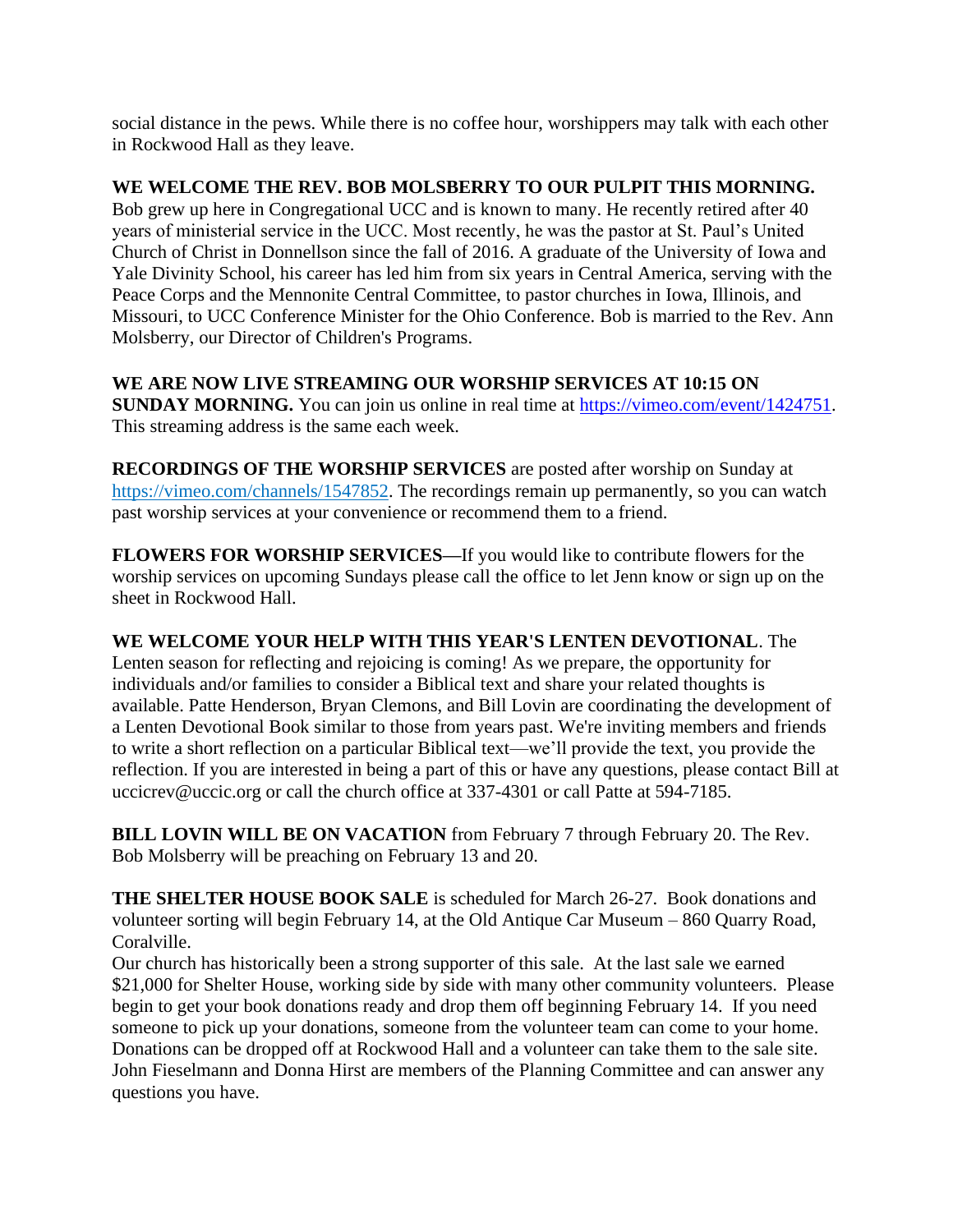**THE ANNUAL EVENT, NIGHT OF 1000 DINNERS**, organized by the Johnson County Chapter of the United Nations Association celebrates International Women's Day, March 8, 6:00 on zoom. This virtual event will feature multicultural music, dance, art, and spoken-word presentations and will honor three local women-led organizations advancing the UN Sustainable Development Goals. They are Inside Out Reentry Community, Iowa City Compassion, and Open Heartland. All proceeds will benefit these groups plus the UN High Commissioner for Refugees.

Tickets are \$25 and may be purchased only at [johnsoncountuna.org](http://johnsoncountuna.org/) or by sending a check payable to JCUNA plus email address to JCUNA, 308 E. Burlington Street, #245, Iowa City, IA 52240.

**Church Board Opportunities** There are still some opportunities to serve the church on one of our boards. There are openings on the Membership and Stewardship boards. Please contact Barb Sisley at (319) 430-2694 or [sisleywebb@aol.com](mailto:sisleywebb@aol.com) if you are interested in or want more information about any of these opportunities.

**PETITION FOR AMENDMENTS TO IOWA'S NEW VOTING LAWS:** The League of Women Voters of Iowa and eight Iowa-based co-sponsors will present petitions to the leadership of the 89th General Assembly at Iowa's Capitol. The petition, which contains signatures of Iowa voters, urges legislators to repeal sections of the newly-enacted voting laws. Iowa's new voter laws make voting harder, disqualifies voters more easily, shortens the voting time by 31%, makes elections more difficult to administer, and invites interference by political parties in elections. **[Registered voters can sign the petition online.](https://interfaithallianceiowa.ourpowerbase.net/civicrm/mailing/url?u=3759&qid=536788)**

*Co-sponsors of the petition include: League of Women Voters of Iowa; Common Good Iowa; Des Moines Chapter, The Links, Incorporated; Episcopal Diocese of Iowa; Iowa Chapters of Delta Sigma Theta. Inc.; Iowa Coalition Against Sexual Assault; Iowa Federation of Labor, AFL-CIO; Interfaith Alliance of Iowa Action Fund; and Sierra Club Iowa Chapter.*

## **EVENT TO ADDRESS DISCRIMINATION IN LEGISLATION**

One Human Family of the QCA, along with the American Association of University Women (AAUW) of Iowa, the Interfaith Alliance of Iowa & Action Fund and Progress Iowa, is sponsoring a free statewide "Iowa is Better Than This" event at 5 p.m. Feb. 16. The hybrid event will include live and online participation from people at different sites around the state who will "highlight how the discriminatory actions of the Iowa Legislature, many of which were signed into law by the governor, will negatively impact state residents," according to a news release.

Among issues to be addressed during the event: LGBTQ+ issues, voting rights, gun accessibility, housing discrimination, educational curriculum, the right to peaceful protest and treatment of immigrants

To take part in the free event, register at **OneHumanFamilyQCA.org**.